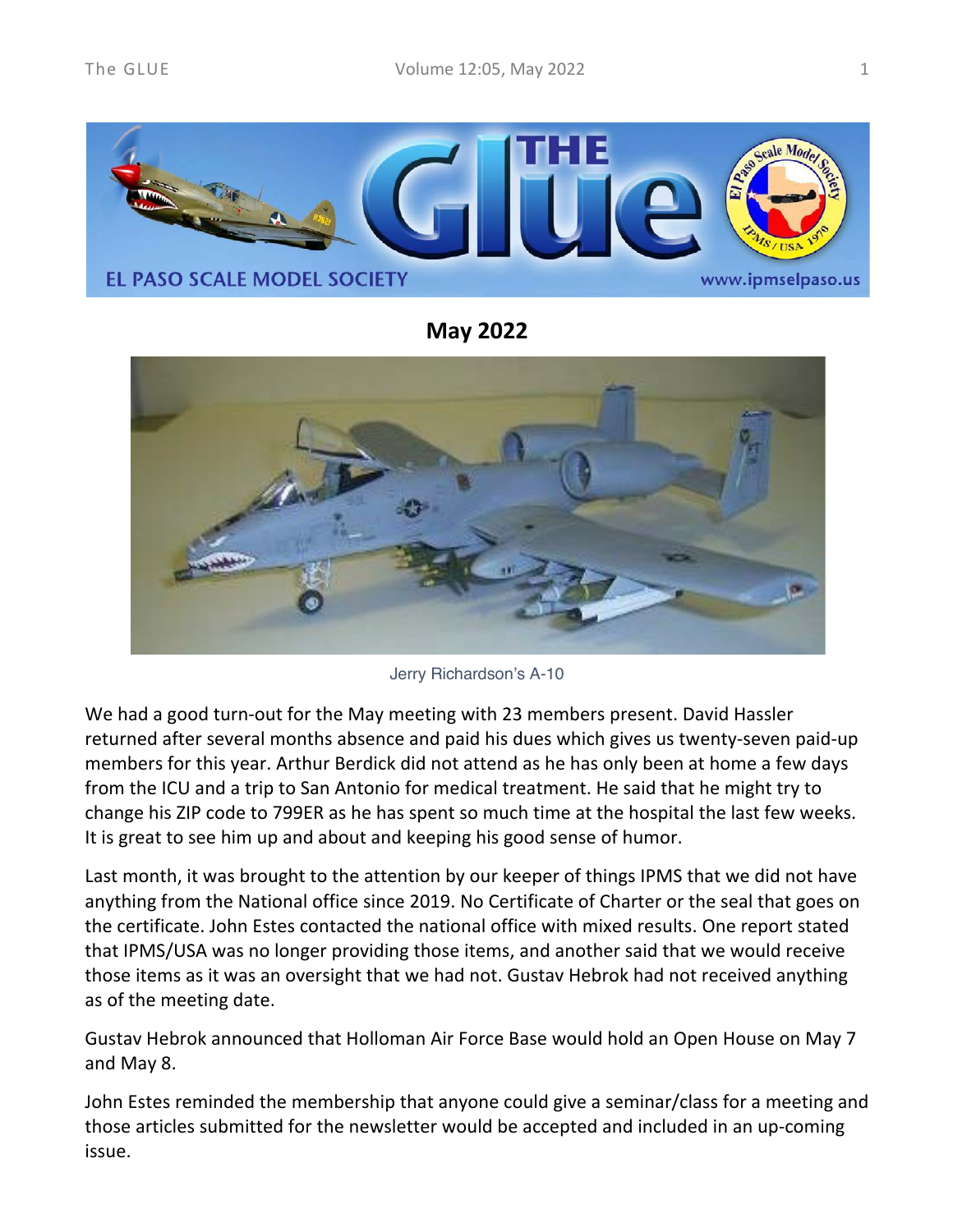Thanks to Michael Kennedy for his photo efforts for this issue of the newsletter. There were only four or five models photographed.

Michael Garcia reported that the scheduled interview for the Community College was postponed to a later date by EPCC. The invitation was offered because of the Bassett Place Display in August. More will be in the newsletter when the interview takes place.



Hector Gonzalez's 1932 Ford

Richard Macias brought his WIP from last month as a finished effort which was the Hasegawa A-4E/F in 1/72<sup>nd</sup> scale. In his photography notes, Richard mentioned the electronic hump behind the cockpit and that the A-4 was built in the 1950's. Ed. Note. The F model first flew in 1977 some twenty years after the XA4D.



Ricardo Macias's A-4E/F Skyhawk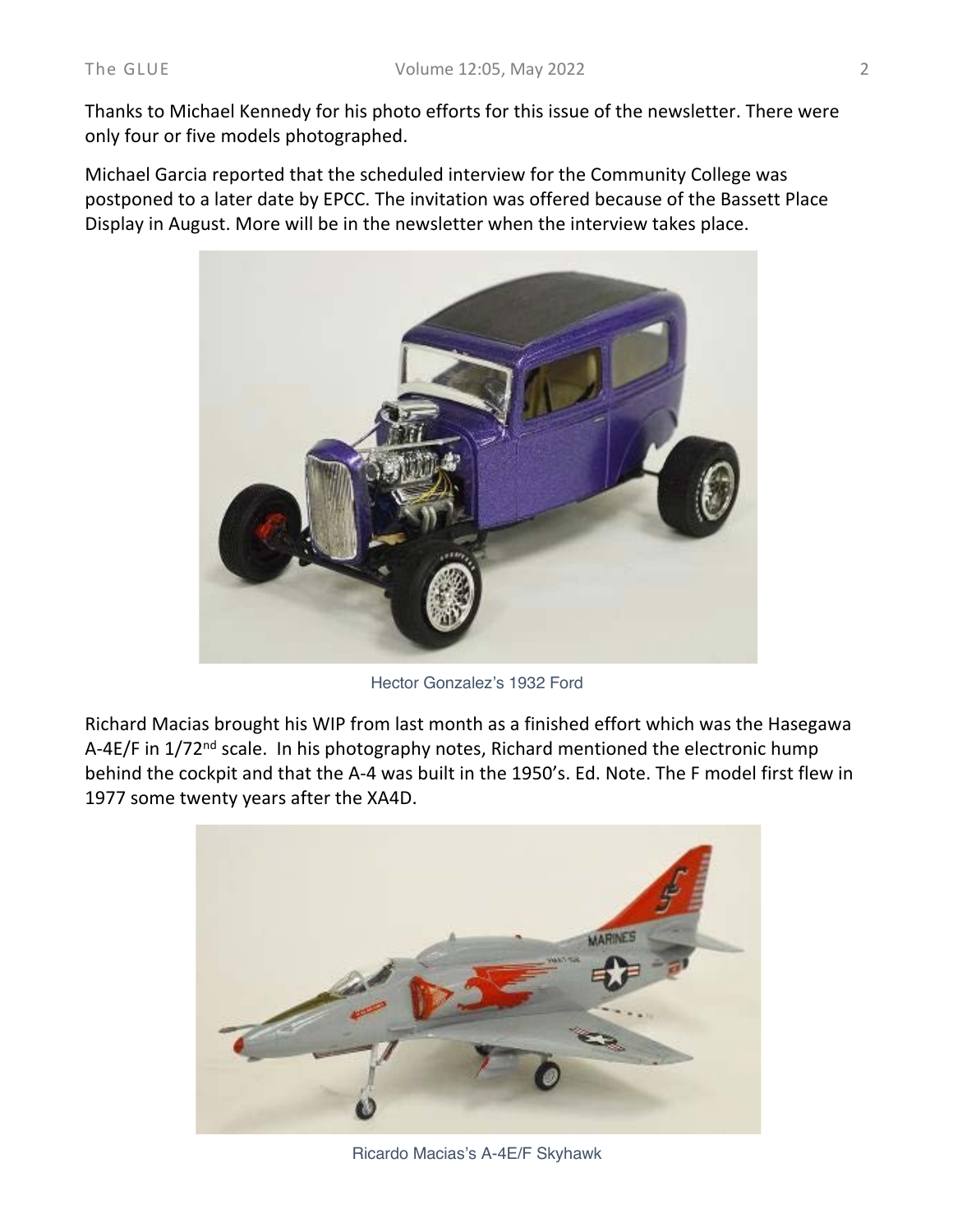Jerry Richardson, our Amarillo member sent photos of his latest effort. I just finished the Tamiya 1/48th scale A-10 Thunderbolt. I added a True Details resin seat, Two Bobs decals and a Master Model gun barrel and pitot tube, otherwise the model is out of the box.

Ricardo Macias also brought a Hasegawa OH-6 in 1/48th scale.



Appears to be a Lego Model of a Church



The other side of Jerry's A-10.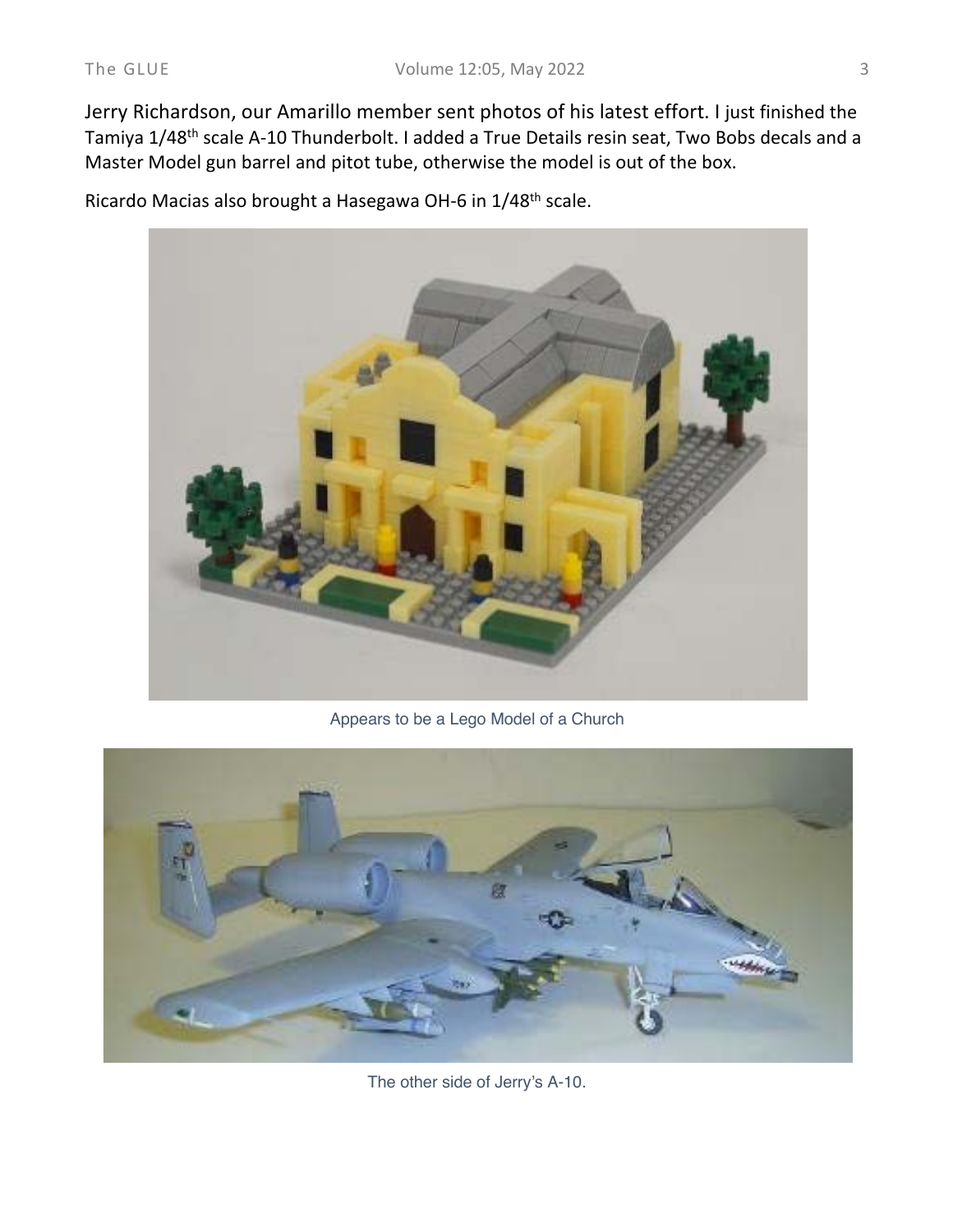

Hector Gonzalez's 1960 Ford Ranchero



Ricardo Macias's OH-6



Hector Gonzalez's 1967 Pontiac GTO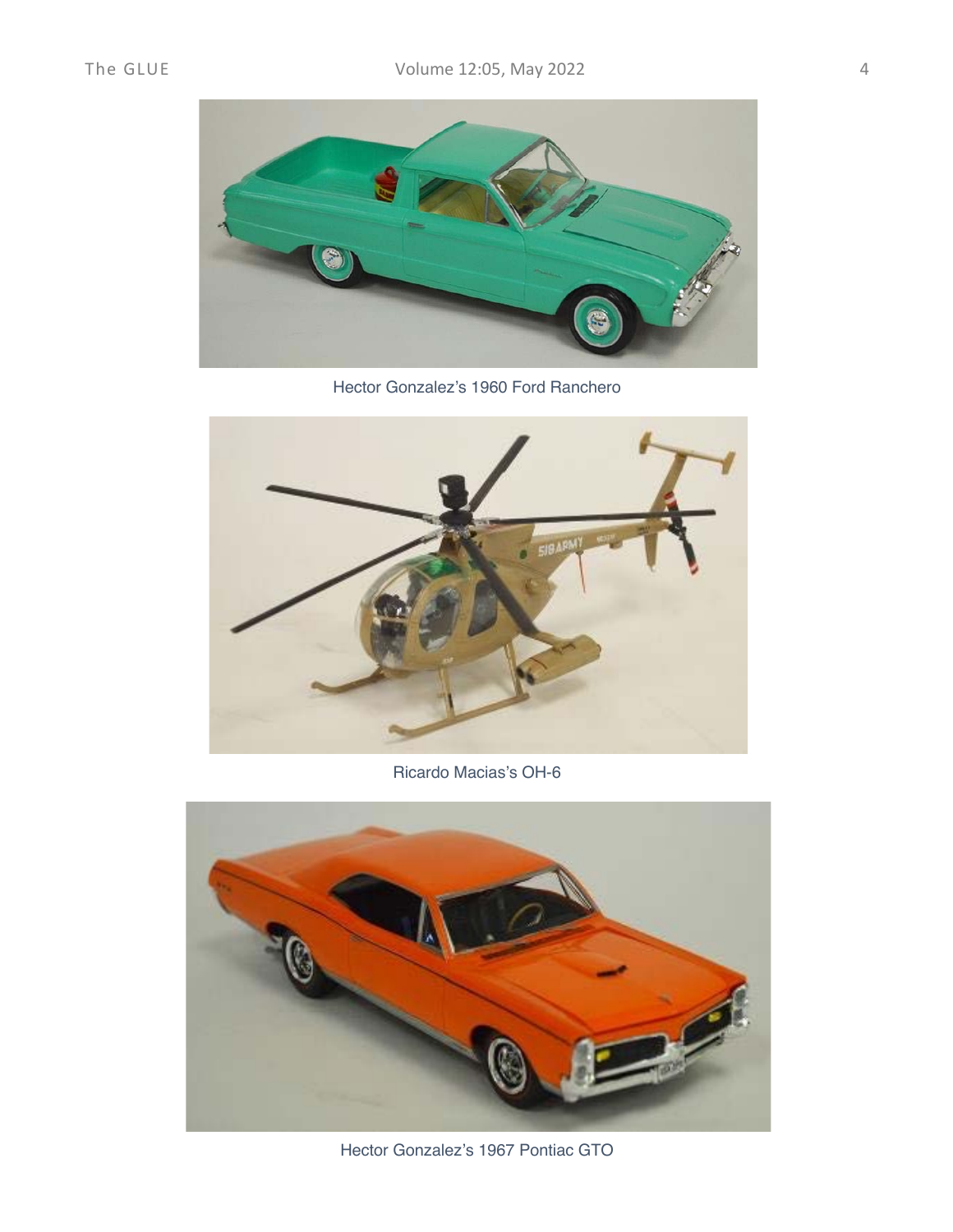Hector Gonzalez had three models to photograph. His Pontiac GTO was built from the MPC kit. The 1932 Ford sedan was built from the PC kit as a Drag Racer instead of a delivery van and his 1960 Ford Ranchero was an AMT kit.

I found no info on the Lego model but it was photographed.

The Folks that were at the meeting in May.



Michael Kennedy Bernie McCune Conrad Ottenhoff Jim Davis



David Hassler Jack Callaway Justin Segovia Joseph Roper





Michael Garcia Jose C. Diaz Juan Patino Ricardo Macias Gustav Hebrok